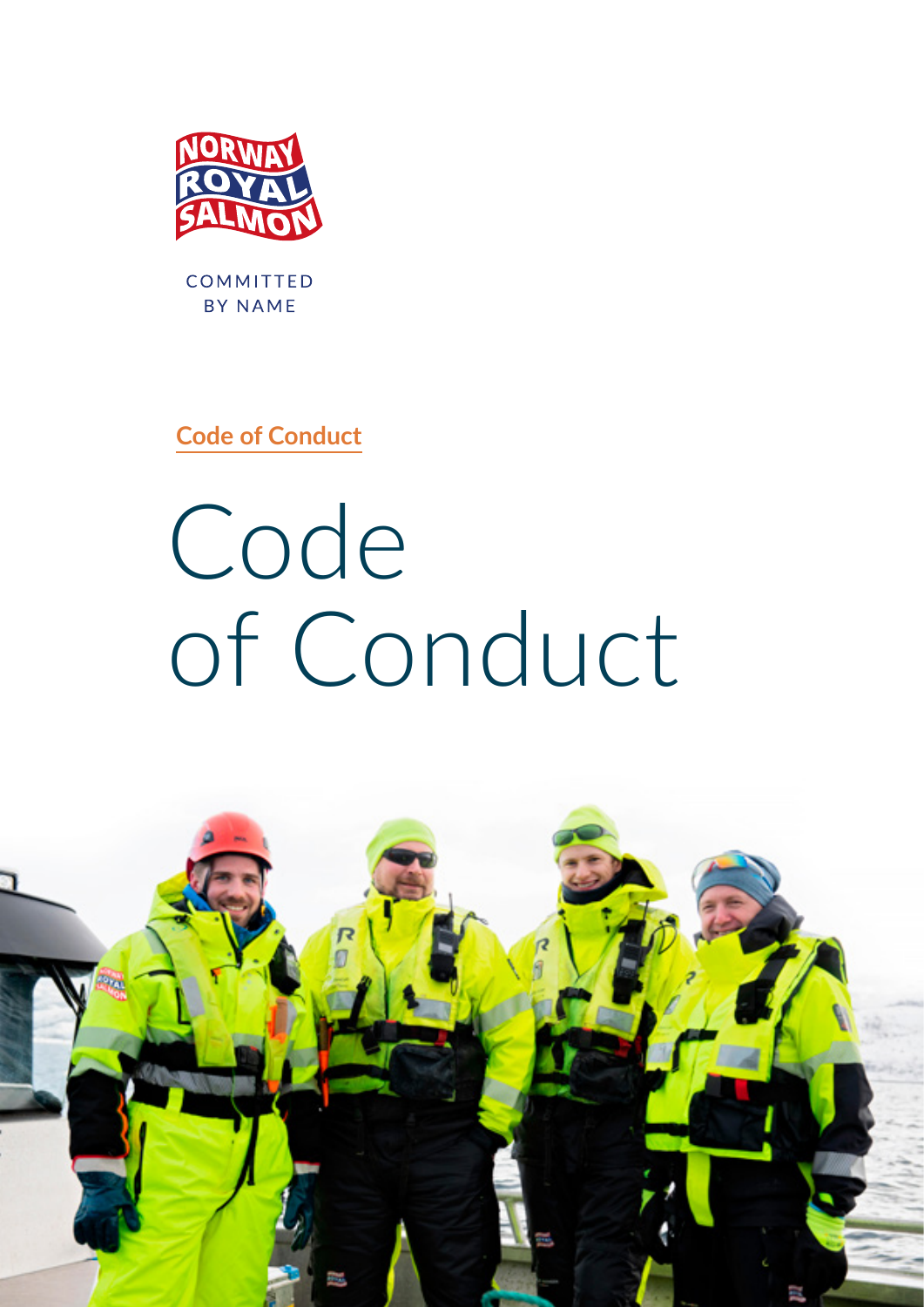| 1.0 Introduction<br>1.1 Making ethical decisions |                                              |                                                                                | 3<br>3   |
|--------------------------------------------------|----------------------------------------------|--------------------------------------------------------------------------------|----------|
|                                                  |                                              | 2.0 Our vision, values and guidelines                                          | 4        |
|                                                  | 2.1 Vision and strategy                      |                                                                                |          |
|                                                  | 2.2 Values                                   |                                                                                |          |
|                                                  |                                              | 2.3 Guiding principles                                                         | 5        |
|                                                  |                                              | 3.0 General principles                                                         | 6        |
|                                                  |                                              | 3.1 Compliance with laws and regulations relating to NRS's business activities | 6        |
|                                                  |                                              | 3.2 Acting in the best interests of NRS and with integrity                     | 6        |
|                                                  |                                              | 3.3 Acting respectfully and with consideration for others and the environment  | 6        |
|                                                  |                                              | 4.0 Specific principles                                                        | 7        |
|                                                  |                                              | 4.1 Contributing to compliance with good practices for health, safety          |          |
|                                                  |                                              | and the environment (HSE)                                                      | 7        |
|                                                  |                                              | 4.2 Avoiding conflicts of interest                                             | 7        |
|                                                  |                                              | 4.3 Employment conditions and working environment                              | 8        |
|                                                  | 4.3.1                                        | Employment conditions                                                          | 8        |
|                                                  | 4.3.2                                        | Salary                                                                         | 8        |
|                                                  | 4.3.3                                        | Right to join a union and negotiate collectively                               | 8        |
|                                                  | 4.3.4                                        | Zero tolerance for child labour and forced labour                              | 8        |
|                                                  | 4.3.5                                        | Treating others with respect                                                   | 8        |
|                                                  | 4.3.6                                        | Drug-free working environment                                                  | 8        |
|                                                  | 4.3.7                                        | Refraining from the purchase of sexual services                                | 8        |
|                                                  | 4.3.8                                        | Respect for personal data and privacy                                          | 9        |
|                                                  | 4.3.9                                        | IT systems                                                                     | 9        |
|                                                  | 4.3.10                                       | Use of social media                                                            | 9        |
| 5.0 Acting professionally                        |                                              |                                                                                | 10       |
|                                                  |                                              | 5.1 Business relationships                                                     | 10       |
|                                                  | 5.1.1                                        | Agents and consultants                                                         | 10       |
|                                                  | 5.1.2                                        | Compliance with competition legislation                                        | 10       |
|                                                  | 5.1.3                                        | Compliance with sanctions legislation                                          | 10       |
|                                                  | 5.2 Confidentiality                          |                                                                                | 10       |
|                                                  | 5.3 Information and company data             |                                                                                | 11       |
|                                                  | 5.4 Financial reporting<br><b>5.5 Tax</b>    |                                                                                | 11       |
|                                                  |                                              |                                                                                | 11       |
|                                                  |                                              | 5.6 Gifts, contributions and donations (gifts, benefits and entertainment)     | 11       |
| 6.0 Saying no to corruption and bribery          |                                              |                                                                                | 12       |
| 6.1 Money laundering<br>6.2 Insider trading      |                                              |                                                                                | 12       |
|                                                  |                                              |                                                                                | 12       |
|                                                  |                                              | 7.0 Whistleblowing procedures                                                  | 13<br>13 |
|                                                  | 7.1 General information                      |                                                                                |          |
| 7.2 Who to contact                               |                                              |                                                                                | 13<br>13 |
|                                                  | 7.3 Sanctions for Code of Conduct violations |                                                                                |          |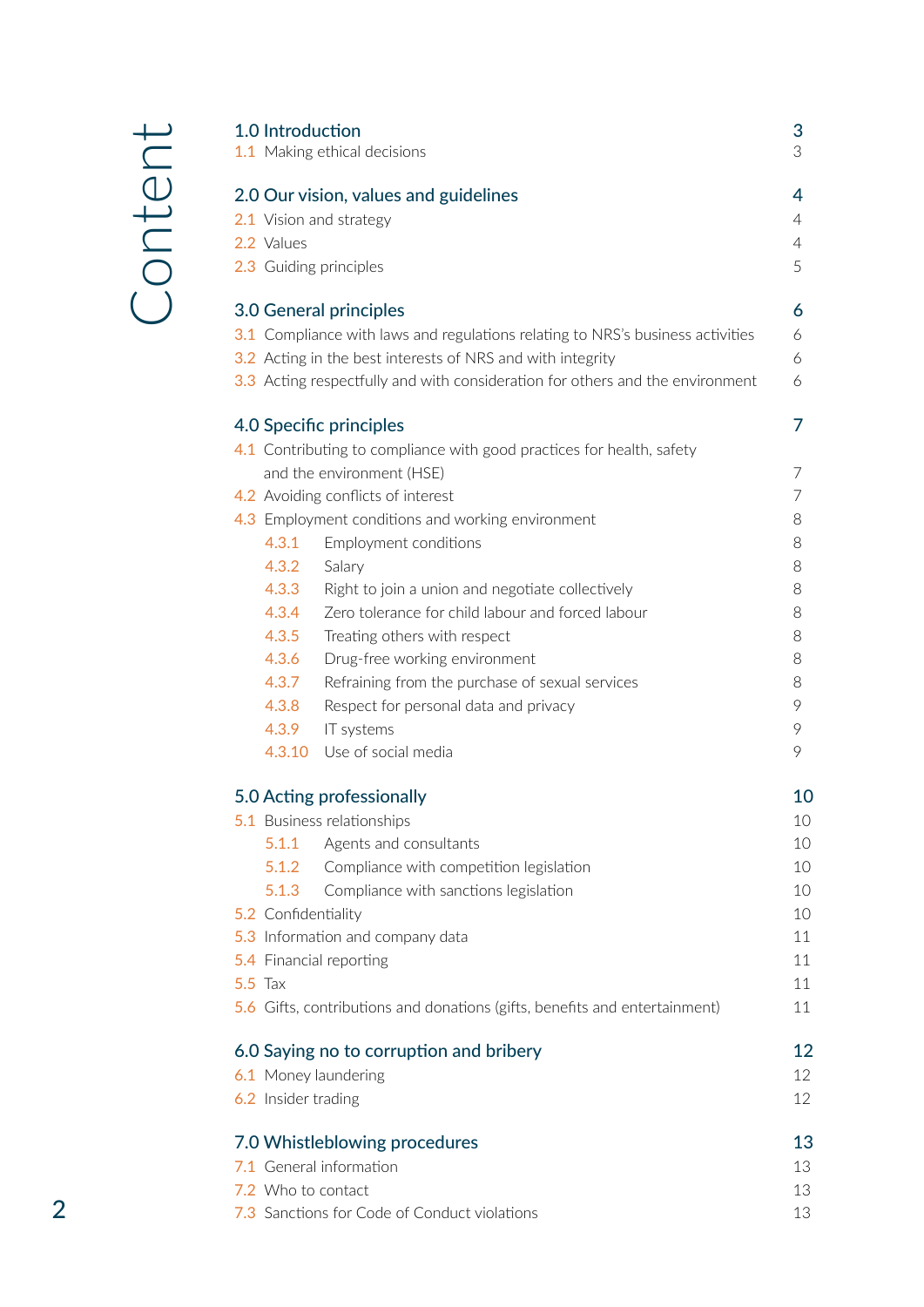## <span id="page-2-0"></span>1.0 Introduction

▲

Norway Royal Salmon (NRS) wishes to conduct its business activities in line with the applicable principles for responsible, ethical and sound business practices in accordance with applicable laws and regulations.

The NRS Code of Conduct applies to all employees and members of the board of directors in companies in which NRS has a controlling interest, as well as to persons acting on behalf of NRS. This document provides an overview of what NRS considers responsible behaviour and explains the personal responsibilities of employees using general principles and specific requirements.

It is mandatory for employees to familiarise themselves with and comply with the NRS Code of Conduct. Employees must report any concerns or violations of the Code of Conduct immediately.

Managers must act as role models and ensure that this document is known to all employees and must also facilitate and ensure compliance with the document. Managers must identify possible risks that could lead to violations of the Code of Conduct and must initiate measures to minimise such risks. All employees must receive annual training in connection with the Code of Conduct.

The NRS Code of Conduct must be signed by relevant suppliers when entering into significant supplier agreements.

The latest version of the Code of Conduct will be available on the NRS website: [www.norwayroyalsalmon.no](https://www.norwayroyalsalmon.com/no)

**Media enquiries**: all enquiries from the media must be directed to Group management.

### 1.1 Making ethical decisions

There is an expectation that all employees will be properly informed and use good judgement in decisions made on behalf of NRS. Employees must not violate applicable laws or NRS' internal regulations and guidelines out of loyalty to NRS or a desire for profit on the part of NRS.

#### **If you are facing an ethical dilemma, ask yourself:**

- $\rightarrow$  Is this lawful?
- $\rightarrow$  Is the action covered by the company's Code of Conduct?
- $\rightarrow$  Does this feel right? Is this fair to the parties involved, what are the consequences, are there any better alternatives?
- $\rightarrow$  Can the action be justified? Is this something I can defend, publicly?

If you are unable to answer yes to these questions, wait to take any action and seek advice to ensure that an appropriate decision can be made.

If you have any questions about the application or interpretation of the Code of Conduct or if you require advice to manage a specific ethical dilemma, please do not hesitate to contact your immediate supervisor, their manager or use the NRS whistleblowing channel.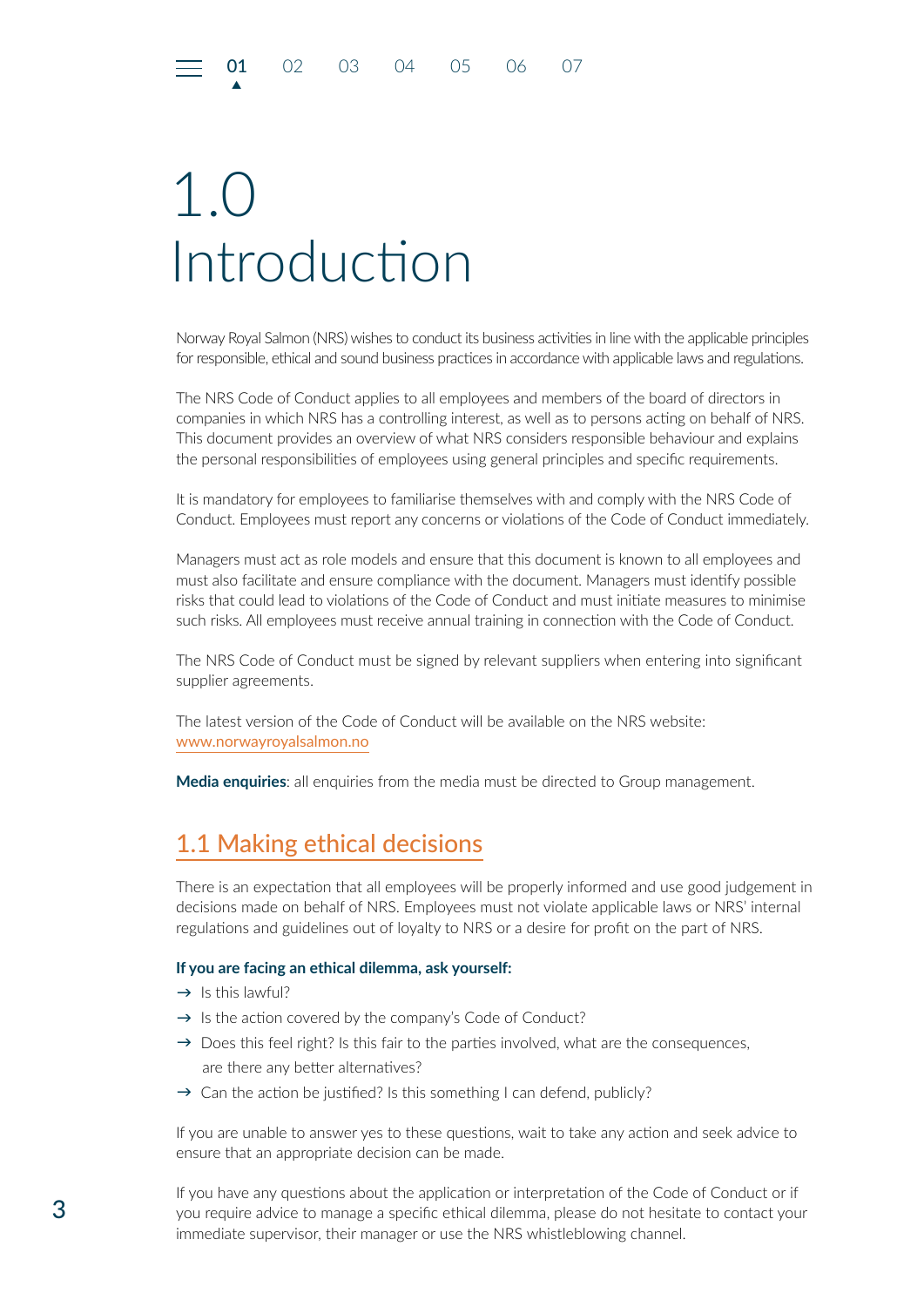## <span id="page-3-0"></span>2.0 Our vision, values and guidelines

### 2.1 Vision and strategy

▲

#### Guided by nature

NRS aims to become the most efficient salmon company in the market by driving developments and adopting new technology, as well as through sustainable growth.

### 2.2 Values

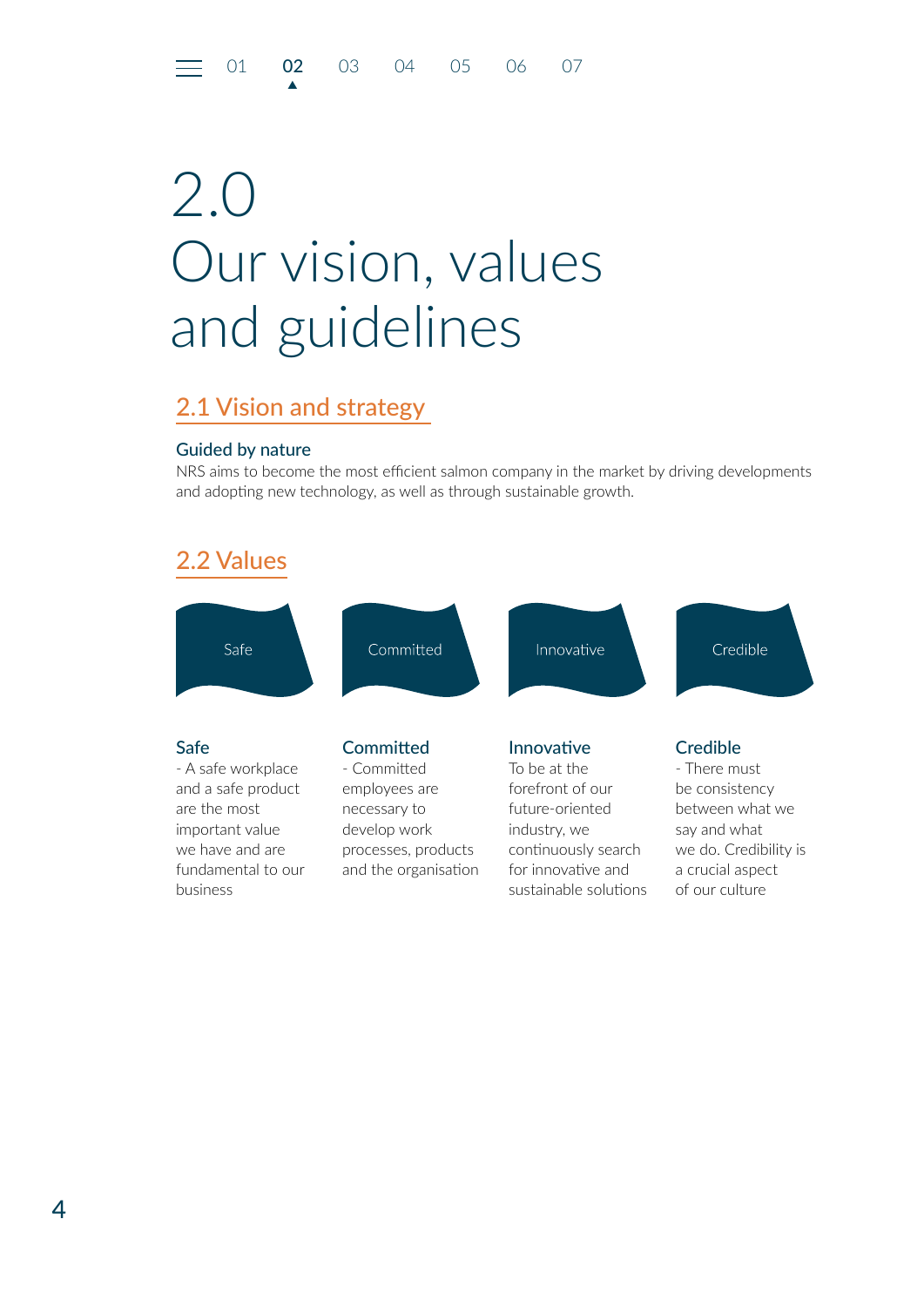<span id="page-4-0"></span>

## 2.3 Guiding principles

▲



#### Committed by name

Norway Royal Salmon is a name we are proud of and a name we work hard to live up to every single day. Having "Royal" as part of our name means that we are associated with quality both locally and globally. Norway Royal Salmon is a name that obliges.



#### Committed to customer

NRS aims to deliver healthy and delicious salmon to our customers around the world. Through our excellent quality assurance system and by focusing on quality, traceability, food safety and sustainable production, our customers and end consumers can be confident that the product they buy from NRS is of the very highest quality.



#### Committed to nature

At NRS, we focus on sustainable production that safeguards our production environment.



#### Committed to people

NRS will be a safe and secure place to work. We seek to develop a strong HSE culture through systematic efforts across all parts of the value chain. Continuous training and development of employees will ensure that NRS becomes a preferred employer. The Group is committed to creating strong relationships and value to the local communities in which we operate.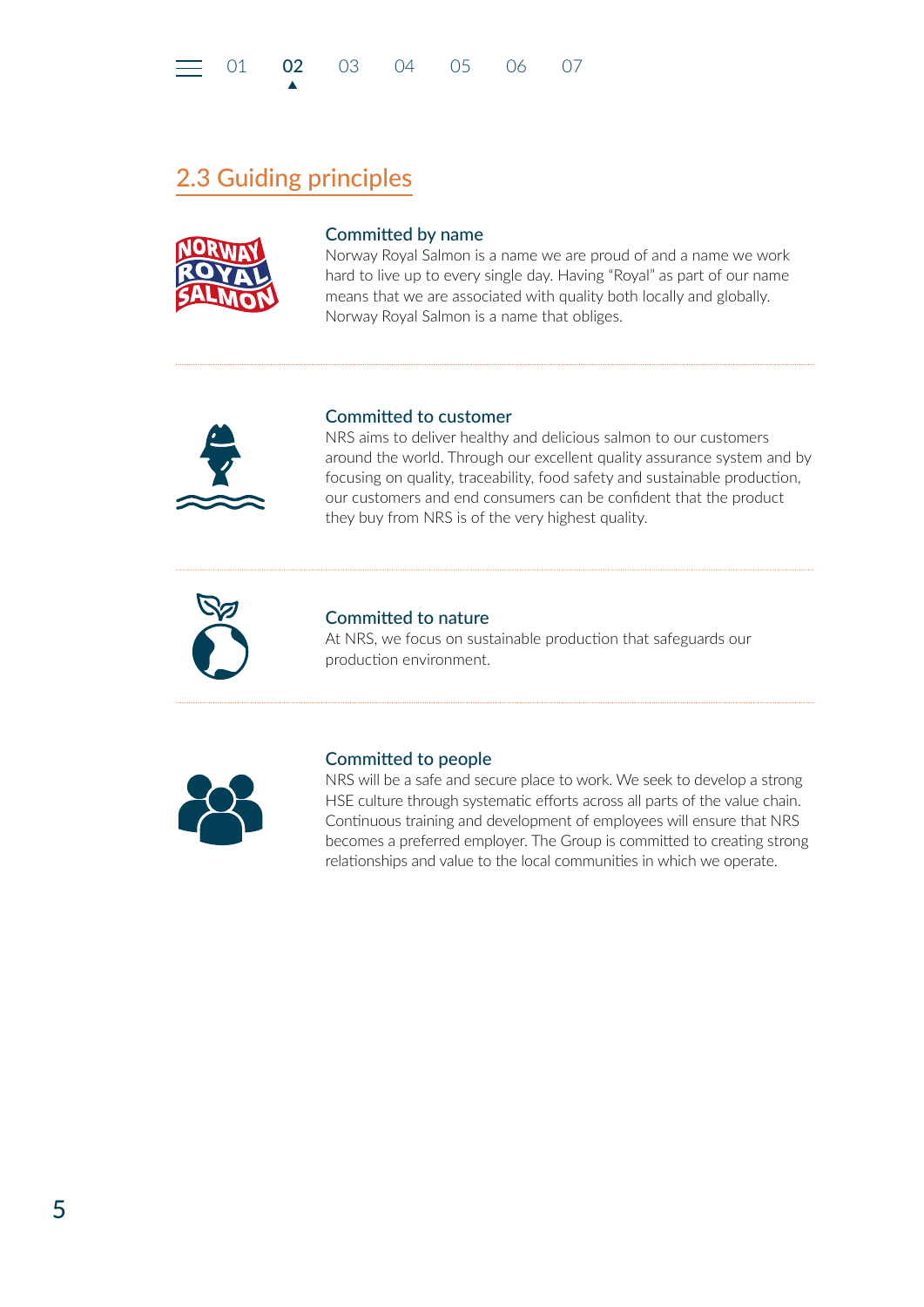▲

## <span id="page-5-0"></span>3.0 General principles

## 3.1 Compliance with laws and regulations relating to NRS's business activities

All NRS employees and members of the board of directors must comply with public laws and regulations, as well as the internal regulations and guidelines associated with our activities.

## 3.2 Acting in the best interests of NRS and with integrity

NRS will maintain a high ethical standard in all its activities. All employees must demonstrate loyalty to NRS and conduct their work in the best interests of the Group. Good judgement must always be shown to improve value creation and protect the interests of NRS, as well as to contribute towards continuous improvements.

All NRS employees must conduct themselves with personal integrity and be fair, honest and reliable. As an NRS employee, you are responsible for ensuring that you do not consciously support any actions that involve fraud or corruption.

## 3.3 Acting respectfully and with consideration for others and the environment

All NRS employees must conduct themselves respectfully and with consideration for other people and the environment. Employees must conduct themselves in a manner that creates confidence in collaboration with colleagues and when interacting with suppliers, customers and the authorities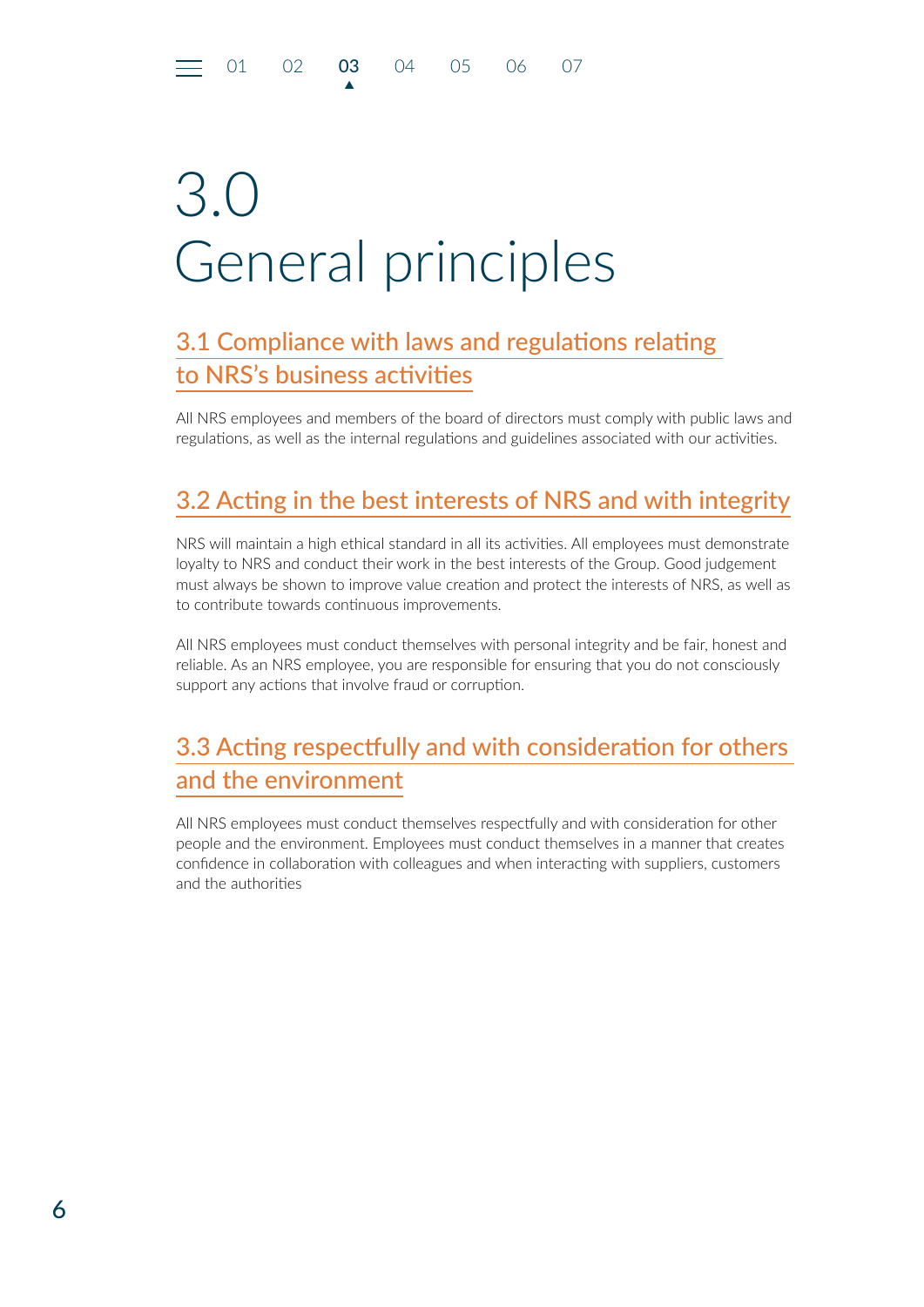▲

## <span id="page-6-0"></span>4.0 Specific principles

## 4.1 Contributing to compliance with good practices for health, safety and the environment (HSE)

The health and safety of employees is important to NRS and no compromises must be made in relation to safety under any circumstances. Proper procedures and necessary measures must be implemented to prevent and minimise the risk of incidents and injuries that may occur in the workplace. Guidelines and emergency preparedness plans for HSE are available in all departments and must be followed by all employees and suppliers. Employees must hold documented HSE training. All external parties that work at NRS facilities must have completed the necessary safety training prior to work commencing.

Every employee is expected to be aware of our commitment to the environment.

NRS works actively on risk assessments associated with environmental impact and promotes services and solutions that facilitate a reduction in energy consumption and waste, as well as optimal production.

Work is continuously undertaken to minimise short and long-term negative impact on the environment that arises from our production and NRS supports the development of environmentally-friendly technology.

## 4.2 Avoiding conflicts of interest

Employees must avoid situations in which conflicts may arise between personal and/or financial interests and the interests of NRS. NRS will inform suppliers and customers in the event of any matters that could lead to a conflict of interest. All employees have a duty to notify their immediate supervisor in the event that a conflict of interest arises in connection with a related company.

NRS employees must not have main employers other than NRS and other types of private business activities or board memberships are not permitted without prior written consent from their manager. All employees must immediately notify their immediate supervisor in writing of any paid work undertaken outside of NRS.

NRS does not endorse political parties or individual politicians. Employees have a right to participate in democratic political processes, but such participation must take place without being viewed in the context of the employee's relationship with NRS. Employees who participate in debates or similar must clarify participation in such debates with their immediate supervisor in advance.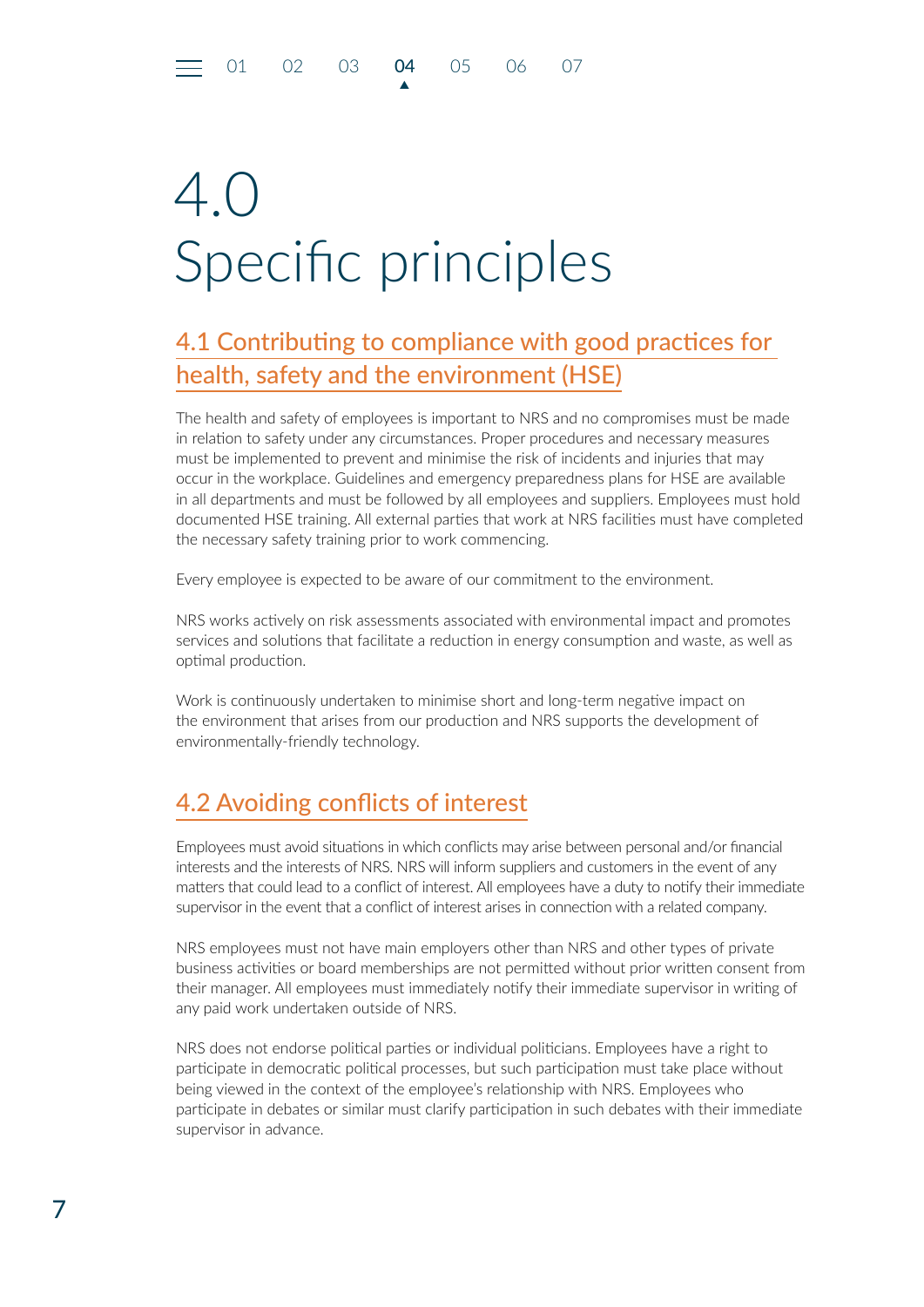▲

### <span id="page-7-0"></span>4.3 Employment conditions and working environment

#### 4.3.1 Employment conditions

NRS undertakes to adhere to international conventions, national laws and regulations on employment and shall not circumvent these through the use of short-term engagements, subcontractors or other working relationships. All NRS employees must have a signed employment contract in a language they understand. All new employees at NRS will follow a training programme.

#### 4.3.2 Salary

Employee salaries for an ordinary working week must be in line with national minimum wage provisions or industry standards. All conditions relating to salaries and the payment of salaries must be agreed in writing prior to work commencing.

#### 4.3.3 Right to join a union and negotiate collectively

All NRS employees have the right to join or establish trade unions at their own discretion and to negotiate collectively. The employer must not interfere with, prevent or oppose trade unions or collective bargaining negotiations. There must be no discrimination towards elected representatives or obstacles to the execution of trade union work.

#### 4.3.4 Zero tolerance for child labour and forced labour

The lowest age for NRS employees is 15 years, which is in line with the national minimum age for employment.

#### 4.3.5 Treating others with respect

There must be no discrimination at NRS with regard to appointments, remuneration, training, promotion, termination or retirement based on ethnic affiliation, race, caste, religion, age, disability, gender, marital status, sexual orientation, language, political affiliation, trade union affiliation or any other situations where a person is not treated as an individual. Always show respect for people as individuals and not as part of a group. Appointments must be based on qualifications.

- $\rightarrow$  Employees will be protected against sexually intrusive, threatening, abusive or exploitative behaviour and against discrimination or termination on unacceptable grounds.
- $\rightarrow$  Physical punishment or threats of physical abuse are prohibited. The same applies to sexual or other forms of abuse and various forms of humiliation.
- $\rightarrow$  All employees must contribute to ensuring that the working environment is free from harassment and bullying. Any changes to the working environment that lead to anyone being excluded or not feeling welcome must be reported.

#### 4.3.6 Drug-free working environment

NRS is a drug-free workplace and being under the influence of intoxicating substances during working hours is not permitted.

#### 4.3.7 Refraining from the purchase of sexual services

NRS employees must refrain from purchasing sexual services while representing NRS.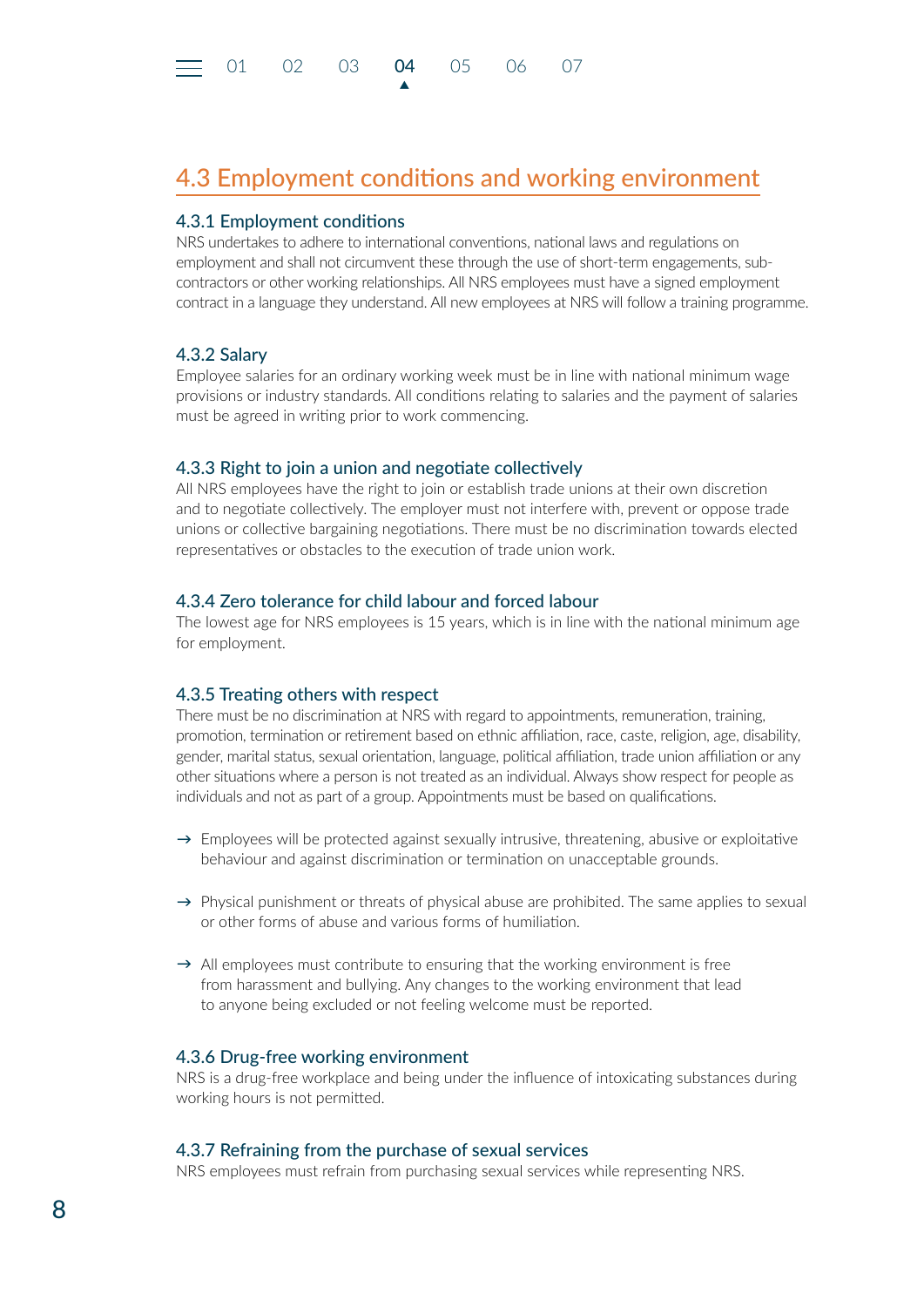<span id="page-8-0"></span>

#### 4.3.8 Respect for personal data and privacy

NRS is committed to respecting the privacy of individuals and to managing all personal data in a responsible manner and in accordance with applicable legislation (GDPR). NRS will store only the personal data that is necessary for internal matters and the privacy policy will be up-to-date at all times.

#### 4.3.9 IT systems

Use of the company's IT system must be in accordance with work-related demands. Private use must be limited to a minimum and must not have any negative impact on costs, productivity or information security. The employee will be responsible for device security when using personal devices or devices that are not managed by NRS in order to access NRS IT systems. The information contained in the company's IT system is the property of NRS. All access to information contained in the company's system must comply with the principles of accessibility, confidentiality and integrity.

Cyberattacks and other malicious activities constitute a threat to the company's business activities. Use of the company's IT system and equipment may be monitored to maintain control of such threats. Employees must be vigilant to detect possible malicious activities and any incidents must be reported immediately. Use of the company's systems to conduct unlawful or unethical activities, including downloading or forwarding offensive material, is prohibited. All employees must respect copyright related to software and must comply with the applicable licensing terms.

#### 4.3.10 Use of social media

It is not permitted to publish text, photographs or video of work-related situations on social media without permission. Publishing pictures of other people without their consent is not permitted. In this context, social media is defined as websites and apps developed for the purpose of creating and sharing content and participating in social networks, for example Facebook, Twitter, Instagram, Snapchat, TikTok, YouTube and others. As representatives of NRS, all employees must exercise caution with regard to what they publish via social media.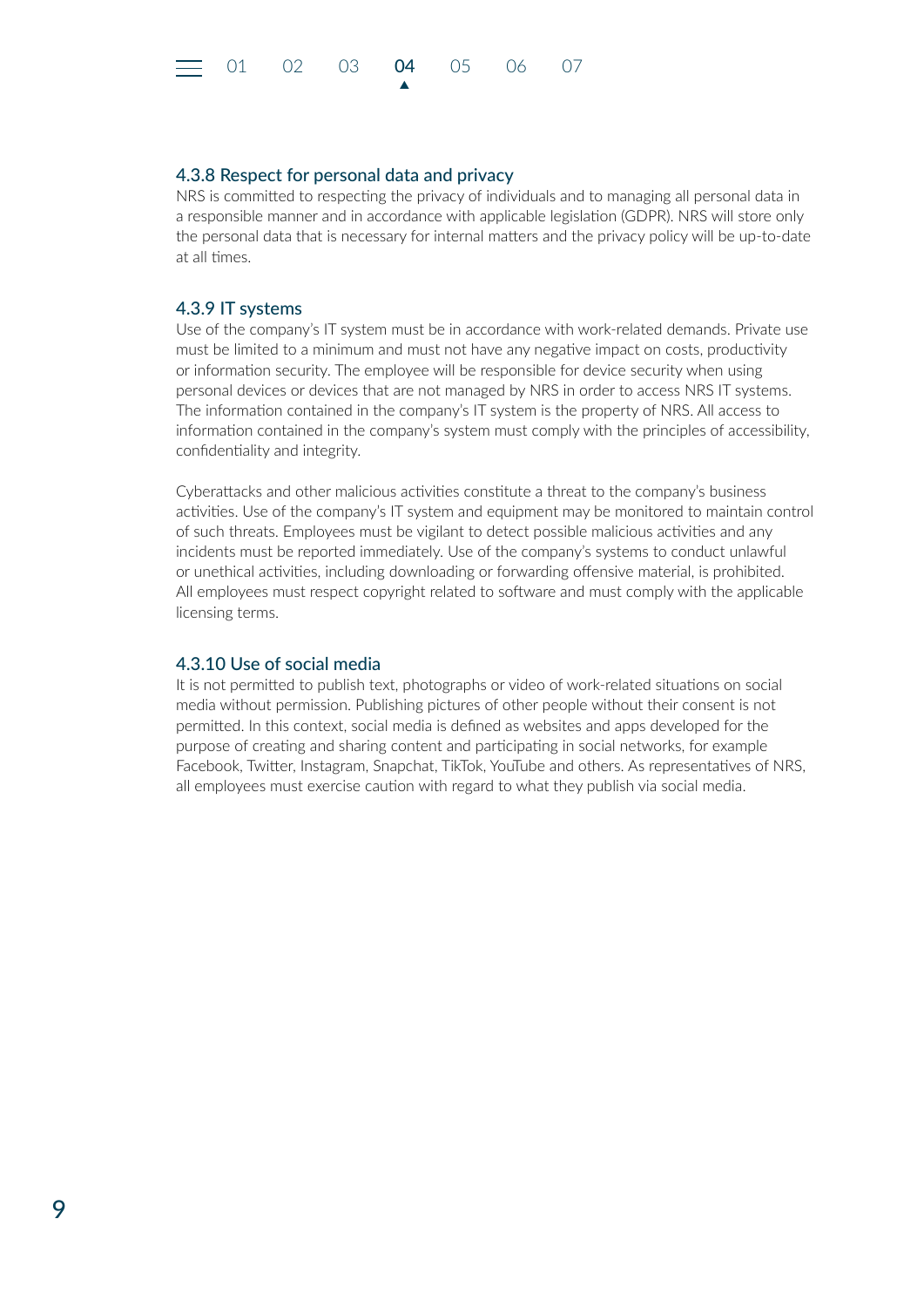<span id="page-9-0"></span>[01](#page-2-0) [02](#page-3-0) [03](#page-5-0) [04](#page-6-0) 05 [06](#page-11-0) [07](#page-12-0)

# 5.0 Acting professionally

▲

## 5.1 Business relationships

Employees must act in such a way that NRS is perceived as a credible, honest and reliable partner for its customers and suppliers at all times.

As a company, NRS seeks to influence and engage its partners to respect human rights, environmental protection, anti-corruption and to support sustainable development.

All companies, including consultants and partners in joint projects, that act on our behalf are expected to familiarise themselves with, conduct themselves in accordance with and accept the NRS Code of Conduct. Employees must not become involved with fraudulent or corrupt companies or activities.

#### 5.1.1 Agents and consultants

The fees paid to agents and consultants must be based on the services provided. Our professional advice, judgment and decisions are independent.

#### 5.1.2 Compliance with competition legislation

NRS employees must comply with applicable competition legislation and must not negotiate or enter into agreements with competitors that undermine competition. NRS neither endorses nor participates in events intended to influence our business in contravention of the competition legislation. NRS neither participates in nor endorses any form of cartel activity.

#### 5.1.3 Compliance with sanctions legislation

NRS employees must comply with all applicable sanctions legislation by entering into business only with reputable customers and suppliers. NRS will not enter into contracts with customers or suppliers that are based in countries that are subject to sanctions.

## 5.2 Confidentiality

At NRS, we conduct professional business activities with integrity in relation to our customers and suppliers. We never disclose confidential information about our customers/suppliers without their consent.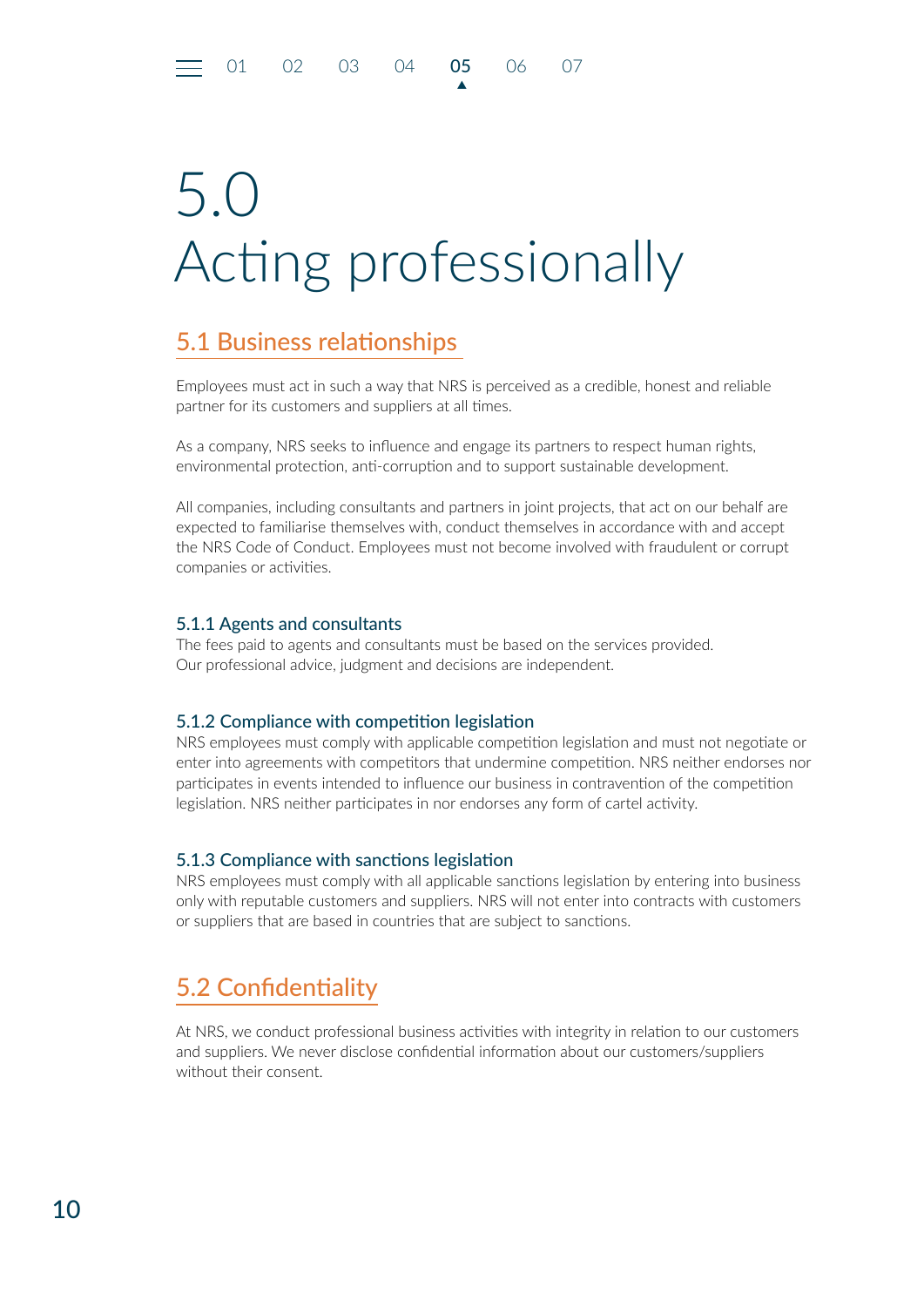## <span id="page-10-0"></span>5.3 Information and company data

As a listed company, NRS has a responsibility to communicate with shareholders, public regulators and the general public when required and in a manner that provides complete and correct information. Only information published through interim and annual reports may be communicated publicly, unless special permission is granted.

▲

## 5.4 Financial reporting

All of our documentation must be drawn up in accordance with applicable laws, regulations, relevant accounting standards and internal NRS guidelines. NRS must comply with the rules applicable to the Oslo Stock Exchange and the Norwegian Code of Practice for Corporate Governance.

Financial reporting reflects what is taking place in the business and must provide a true and complete view of all business transactions we have participated in. All business documents must reflect actual circumstances. No employee may draw up or participate in drawing up misleading or incomplete documentation.

NRS's communication and collaboration with internal and external controllers and auditors must be open, honest and complete.

## 5.5 Tax

NRS complies with the tax legislation in the countries in which it operates and does not participate in tax abuse or the use of transfer pricing to avoid paying taxes in any country.

## 5.6 Gifts, benefits, donations and entertainment

Before accepting gifts, services and other benefits of a value exceeding NOK 500, employees must clarify such acceptance with their immediate supervisor. Gifts that may lead to questions being raised concerning the integrity and reputation of NRS must never be extended or accepted. Gifts and other benefits must not be extended or accepted in the form of cash or other liquid funds.

Prior to participating in external events, it is important to assess whether participation is considered relevant, an appropriate use of time and whether it has any value for the company. Costs for employees that participate in external events should generally be covered by NRS.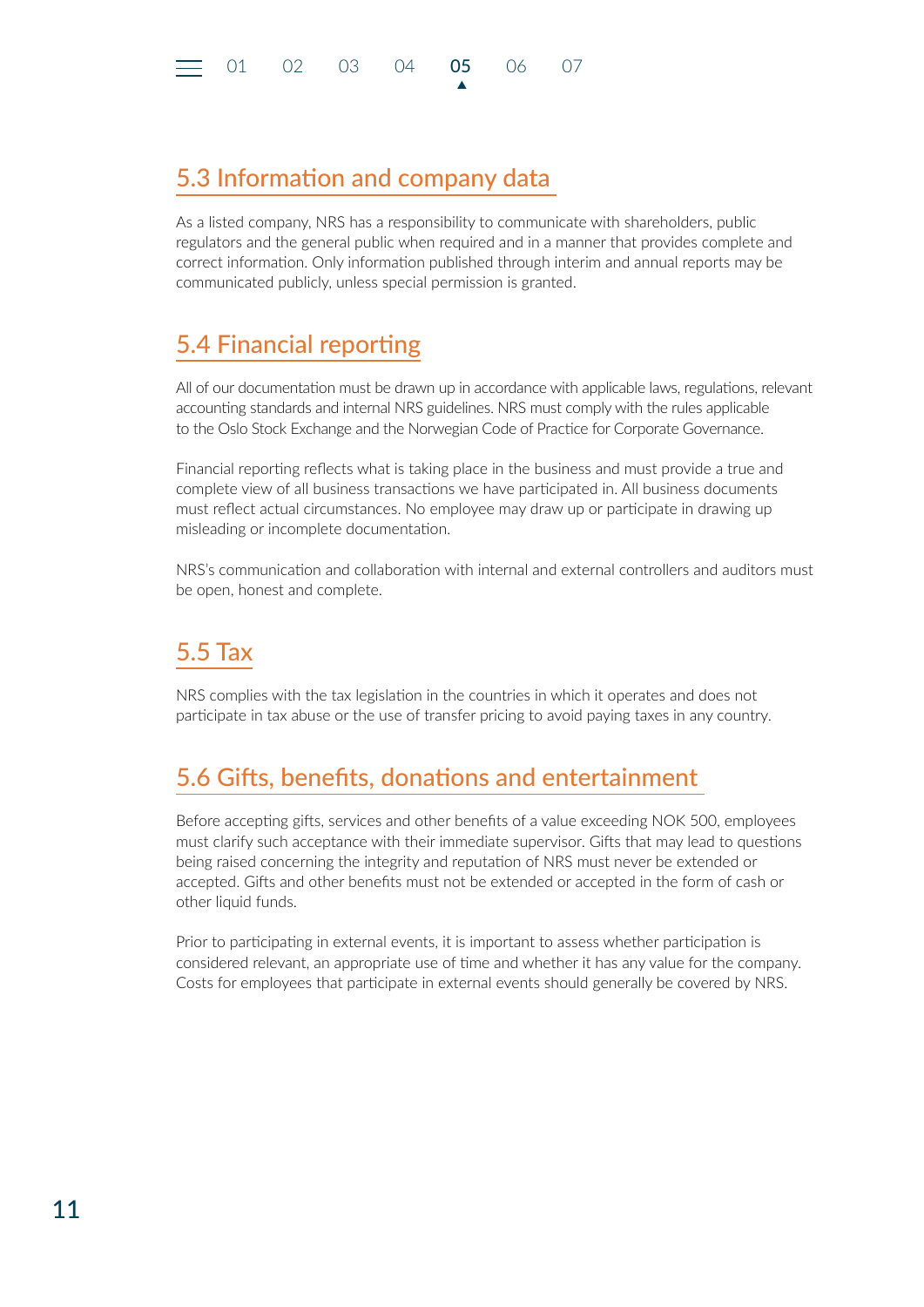## <span id="page-11-0"></span>6.0 Saying no to corruption and bribery

▲

Offering bribes or using other methods to directly or indirectly influence civil servants, the legal system or other private parties is prohibited. The use of bribery or extortion in negotiations with customers, authorities or employees, including intermediaries such as agents or consultants, is not permitted.

## 6.1 Money laundering

NRS will conduct business only with customers/suppliers that are involved in lawful business activities using funds from legitimate sources. Any suspicious issues relating to payment must be reported and documented. Be attentive of any cash payments or payments not linked to business partners.

## 6.2 Insider trading

NRS is a listed company. Because of this, employees or members of the board of directors may neither buy nor sell shares or other financial instruments in the company if they possess information that is not known in the market and that is likely to have a significant impact on the price of the financial instruments or associated financial instruments if and when the information becomes public knowledge. Nor can they recommend that other parties carry out such activities.

Significant unpublished information may be positive or negative. Examples of information that may be classified as insider information include accounts that have not yet been published, information about mergers and acquisitions, major divestments, changes to dividend policies or changes to management.

In the event that employees are unsure of whether the information they possess is considered insider information, please contact the CFO of NRS. Employees must never disclose insider information to anyone outside of NRS, including family members or friends. Employees must also refrain from discussing such information with colleagues that do not have a businessrelated need to know such information.

Participation in insider trading is unlawful under securities legislation. Violations of such legislation may lead to civil and/or criminal sanctions for those involved.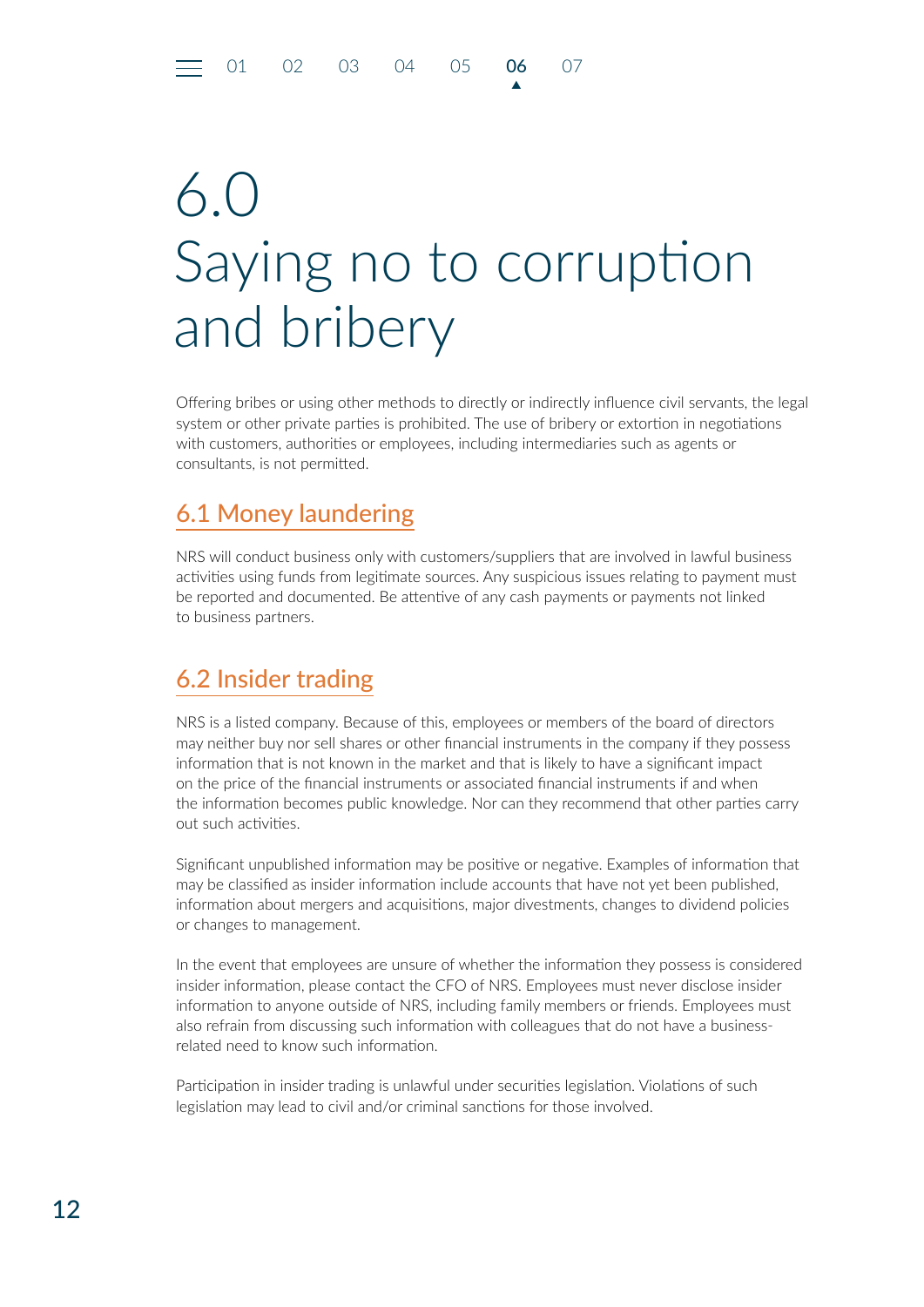## <span id="page-12-0"></span>7.0 Whistleblowing procedures

## 7.1 General information

All employees have a duty to report any concerns or questions regarding the company's Code of Conduct and possible violations of the Code of Conduct to their supervisor for guidance and implementation of measures. All employees and managers have a duty to report Code of Conduct violations. At NRS, there are different possibilities available for reporting Code of Conduct violations. Use the channel you, as an employee, feel most comfortable with. Your identity and information will be shared only with those responsible for resolving the matter. You can also report the matter anonymously and your confidentiality will be respected. NRS has a zero tolerance policy when it comes to retaliation against whistleblowers or anyone who has helped resolve situations involving Code of Conduct violations. Retaliation against whistleblowers is considered grounds for sanctions (verbal or written warning) and possible termination of employment.

▲

## 7.2 Who to contact

#### Your immediate supervisor:

This should be the preferred path and is often also the quickest and most effective, but it is not the only option.

#### Contacting your supervisor's manager:

Use this channel if you do not feel that you can raise the matter with your immediate supervisor or if your supervisor fails to address your concern.

#### Elected representatives or safety representatives:

NRS actively follows up on reports from employee representatives. NRS has an independent whistleblowing channel, which can also be used (MittVarsel). This channel can be used if the aforementioned options are not possible or difficult to use or if your concerns have not been addressed in a satisfactory manner. Further information relating to whistleblowing can be found in the Employee Manual. This channel can also be used by external parties. [The whistleblowing channel can be found here.](https://portal.mittvarsel.no/skjema/norway-royal-salmon-asa/mFjTG9JvQnedRBsU.795)

## 7.3 Sanctions for Code of Conduct violations

Code of Conduct violations may lead to verbal or written warnings. Serious violations may lead to termination of employment. Violation of regulations relating to corruption and trade may lead to both the employee and the company being held criminally liable. Decisions relating to sanctions will follow a process that includes the involvement of multiple managers and compliance with applicable employment conditions and trade union agreements must be ensured in all cases.